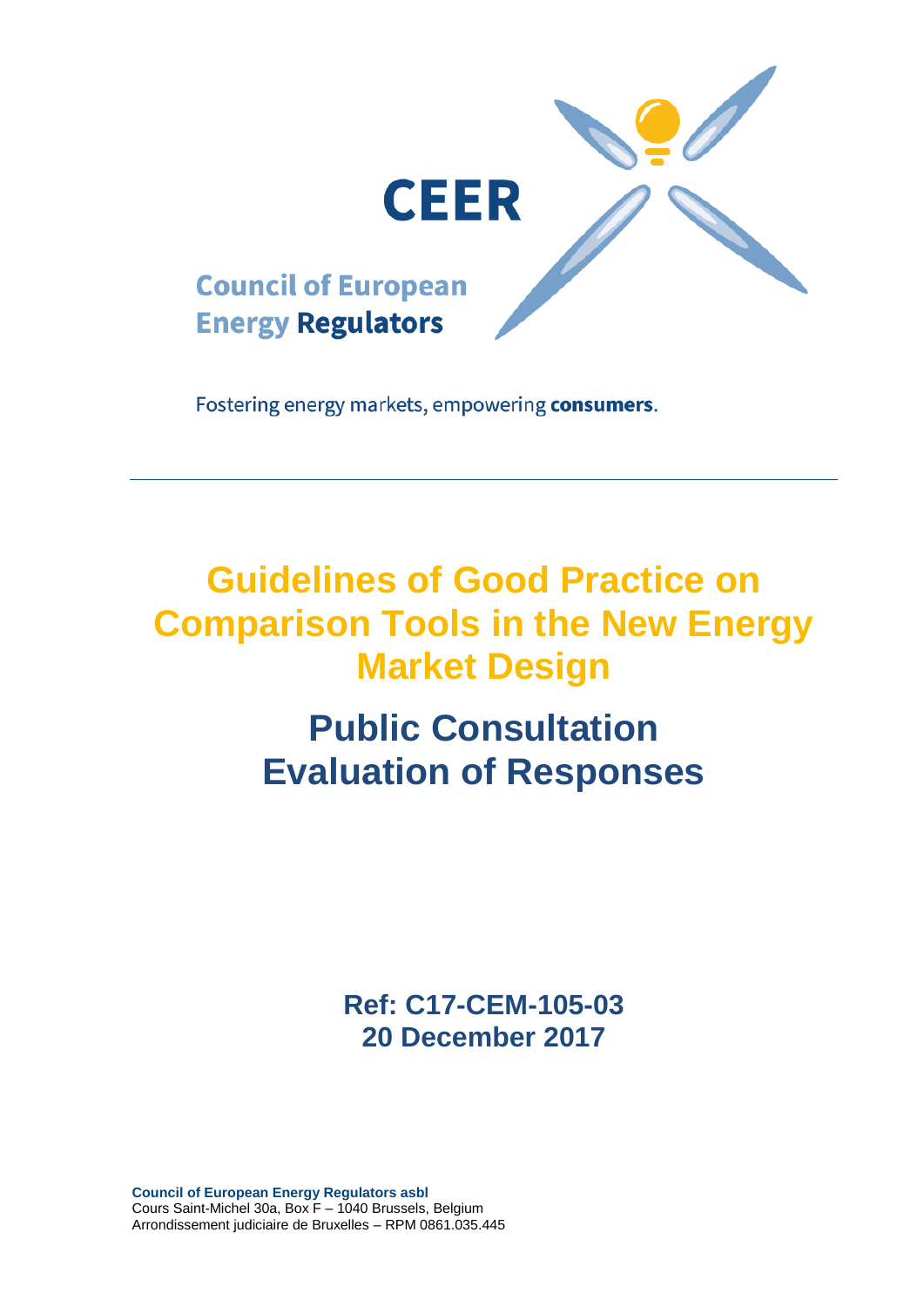

# **Table of Contents**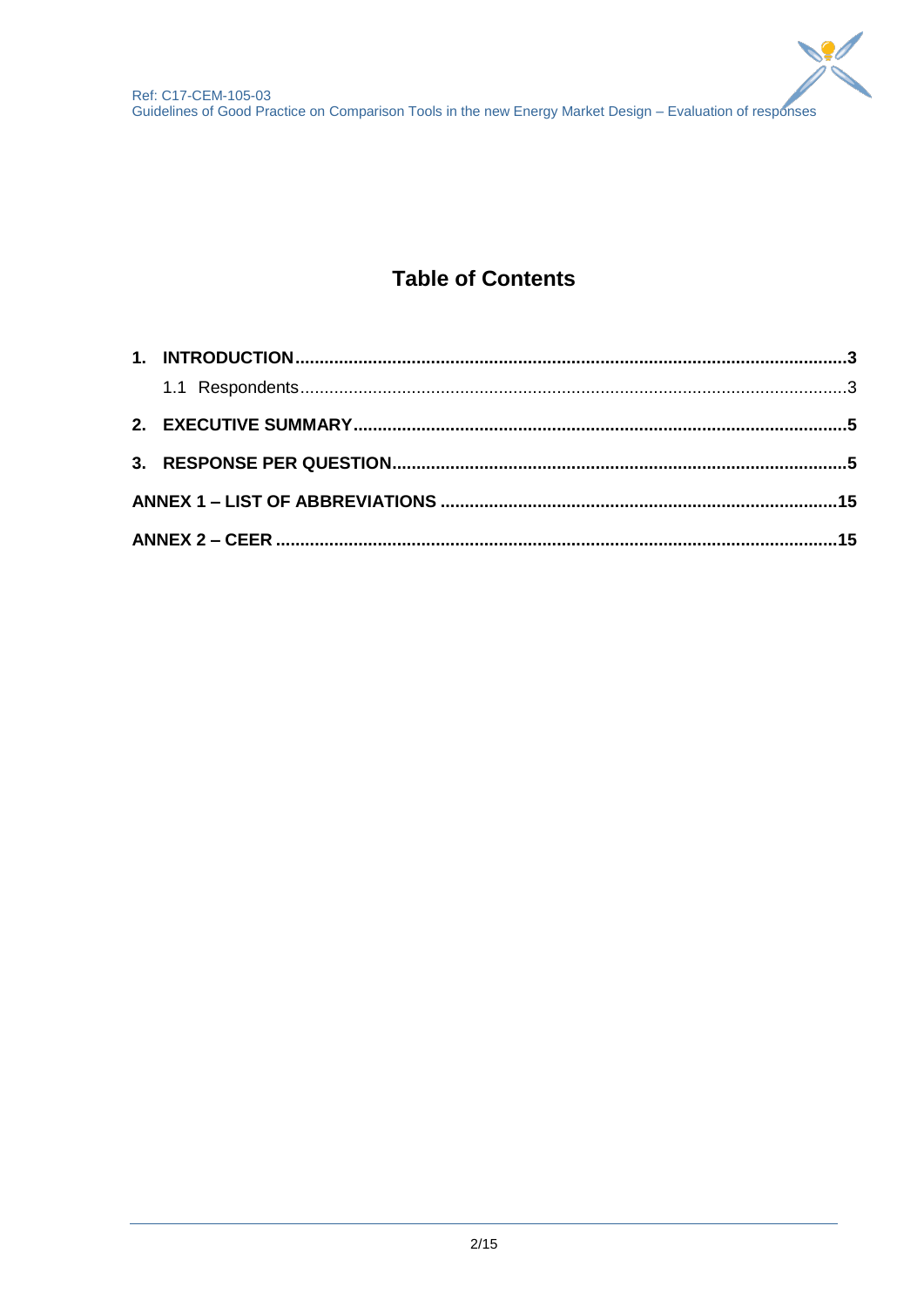# <span id="page-2-0"></span>**1. Introduction**

In November 2016, CEER launched a public consultation paper on comparison tools (CTs) in the new energy market design.<sup>1</sup>

The purpose of the consultation paper was, in advance of the public consultation, to present a preliminary review of the Guidelines of Good Practices (GGP) on Price Comparison Tools published by CEER in July 2012, which included a set of 14 guidelines on how these tools can function effectively to the benefit of energy customers. This was done in order to check whether and how the 2012 GGP could be enhanced in order to ensure that they still address, both at present and in the foreseeable future, the issues that energy customers face when approaching and using CTs.

Thus, the consultation paper asked all stakeholders to submit their vision and suggestions about two different topics:

- Do the CEER 2012 guidelines need to be updated and if so, how?
- What developments in different areas (technology, retail markets, etc.) may make further updating of the GGP necessary in the future?

The call for consultation responses closed on 16 January 2017, by which time CEER had received 16 responses (one being confidential). This note summarises the issues/positions of the respondents and addresses each of the main issues. It will be published as a supplement to the updated GGP on Comparison Tools.

## **1.1 Respondents**

1

<span id="page-2-1"></span>There were 16 respondents to the public consultation. The following table contains information regarding the country of origin and the type of organisation.

| <b>Organisation/Company</b>                                                                              | <b>Country</b> | <b>Activity</b>          |
|----------------------------------------------------------------------------------------------------------|----------------|--------------------------|
| Federal Ministry of Labour, Social Affairs and Austria<br><b>Consumer Protection (Sozialministerium)</b> |                | Authority                |
| <b>Bruegel</b>                                                                                           | Belgium        | <b>Think Tank</b>        |
| <b>Test-Achats/Test-Aankoop</b>                                                                          | Belgium        | Consumer<br>Organisation |
| <b>Danish Consumer Council</b>                                                                           | Denmark        | Consumer<br>Organisation |
| <b>EDF</b>                                                                                               | France         | <b>Energy Supplier</b>   |
| <b>ENGIE</b>                                                                                             | France         | <b>Energy Supplier</b>   |

<sup>1</sup> [Guidelines of Good Practice on Comparison Tools on the New Energy Market Design –](https://www.ceer.eu/eer_consult/closed_public_consultations/customers/cts) A public consultation [paper,](https://www.ceer.eu/eer_consult/closed_public_consultations/customers/cts) November 2016, Ref. C16-CEM-95-03.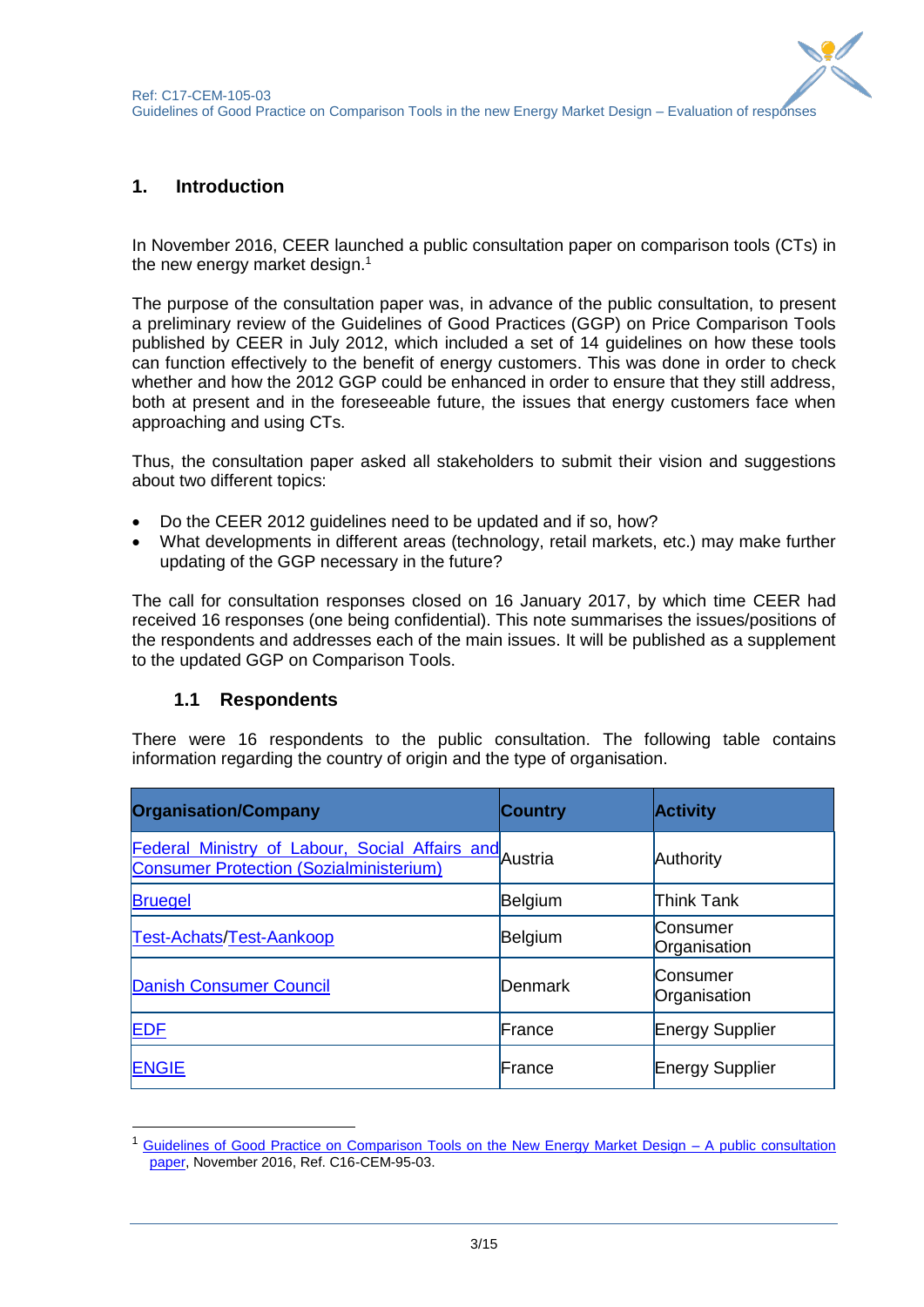

Ref: C17-CEM-105-03 Guidelines of Good Practice on Comparison Tools in the new Energy Market Design – Evaluation of responses

| Enel                                                                         | <b>Italy</b> | <b>Energy Supplier</b>                |
|------------------------------------------------------------------------------|--------------|---------------------------------------|
|                                                                              |              |                                       |
| <b>CEDEC</b>                                                                 | Pan-European | Supplier<br>Energy<br>Organisation    |
| <b>EEMG</b> (European Energy Mediators Group)                                | Pan-European | Consumer<br>Organisation              |
| <b>Eurogas</b>                                                               | Pan-European | Industry Association                  |
| <b>NEON</b>                                                                  | Pan-European | Ombudsmen<br>Energy<br><b>Network</b> |
| <b>DECO</b>                                                                  | Portugal     | Consumer<br>Organisation              |
| <b>Iberdrola</b>                                                             | Spain        | Energy Supplier                       |
| Independent Electricity Retailers in Sweden Sweden<br>(Oberoende Elhandlare) |              | Supplier<br>Energy<br>Organisation    |
| <b>OX2</b>                                                                   | Sweden       | Renewables Industry                   |
| Telge Energi                                                                 | Sweden       | <b>Energy Supplier</b>                |

**Country of origin:** Austria (1), Belgium (2), Denmark (1), EU (4), France (2), Italy (1), Portugal (1), Spain (1) and Sweden (3).

**Type of organisation:** Authority (1), Consumer Organisations (4), Energy Suppliers (5), Energy Supplier Organisations (2), Industry Associations (1), Energy Ombudsmen Network (1), Renewables Industry (1), and Think Tank (1).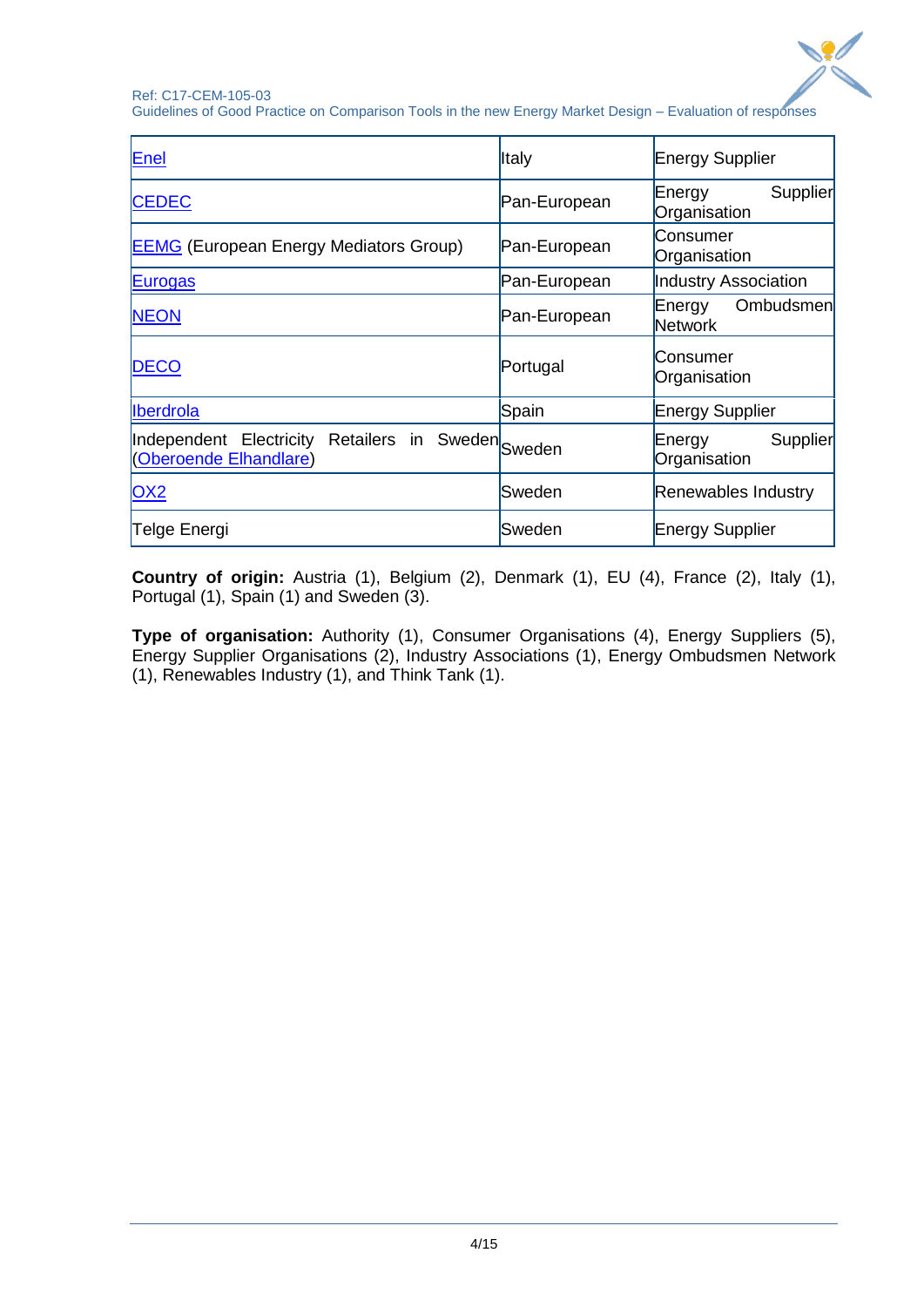$\mathbf{Q}$ 

# <span id="page-4-0"></span>**2. Executive Summary**

In general, although nearly all respondents agreed that the principles of the CEER 2012 recommendations are still valid; some adjustments would be beneficial, given the evolution of the retail sector.

- Customers trust in CTs Certification/verification appears to be a good way to ensure the reliability of private CTs, although in practice, regulation, verification or certification process should be defined at local level, depending on the local conditions.
- Market coverage Most respondents indicated that the CTs should ideally present an exhaustive spectrum of available offers but that this would be very hard to obtain in practice. In any case, the majority of respondents agree that the priority is transparency on market coverage rather than exhaustiveness of the scope.
- Scope of comparison Some consumer associations said that CTs should allow customers to compare their current contracts (even if their current contract is no longer available on the market) with active products; other respondents said that different methods could be used in order to obtain an accurate estimation of potential savings. Most considered that the actual focus issue should be transparency about how comparisons with the current contract are carried out.
- Product information Most retailers and consumer representatives remarked that the CTs should offer information on additional products, services, taxes and other relevant contractual information (not only price). Information should anyway be focused on objective and verifiable elements in order to prevent customers being misled;
- Filtering and ranking criteria Navigation tools should allow consumers to compare products for more than just price, and their functioning should not be based on subjective parameters;
- Accuracy Comparing offers will become progressively more difficult due to their increasing complexity (time of use or dynamic price, bundled services, etc...) and some kind of simplified comparison should coexist with advanced and complex comparisons;
- Users' reviews Some agents pointed out that subjective ratings might be useful, but should be subject to monitoring; some other agents highlighted the risk for CTs to become consumers' forums/blogs.
- Customers' data Most respondents agreed that data management should be standardised at national level, in order to include the specificities of the national markets. It could foster the creation of new CTs, and also may help consumers to use CTs more easily and accurately.
- New models It should be a goal for CTs to take into account offers for prosumers, demand side response, etc. even though this seems difficult at present, in order to help customers to learn about the advantages and risks of these new initiatives. New models may allow customers to compare new initiatives with traditional energy offers and products with the same level of accuracy as the comparison among traditional products.

## <span id="page-4-1"></span>**3. Response per question**

In the Public Consultation, CEER posed 12 questions. The response to each of these questions and other issues raised by respondents are addressed below. Where appropriate, the respondents' views are discussed and, in light of this, CEER's own thinking on the topic is presented.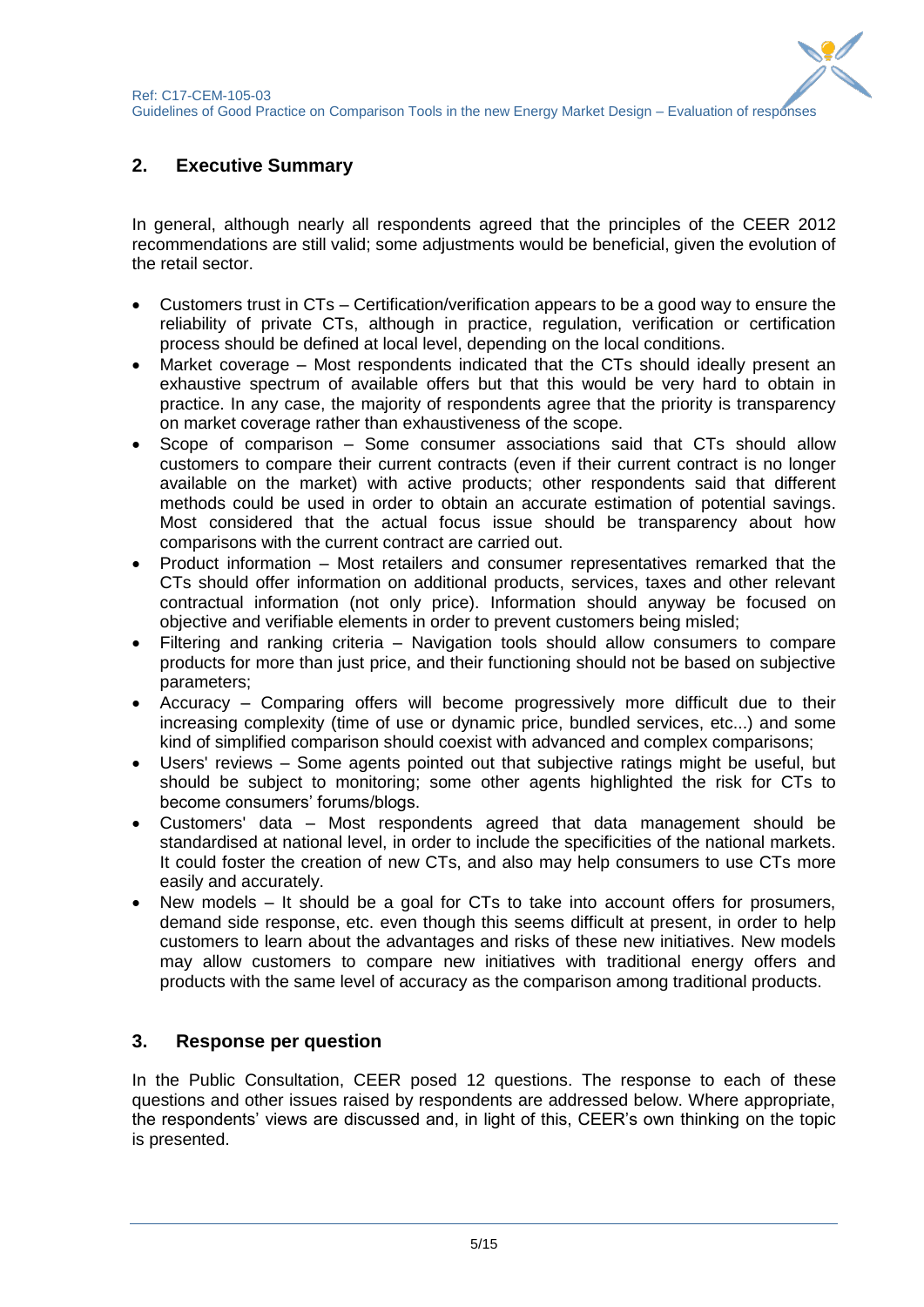

The following does not provide an exhaustive analysis of each response to each question but instead addresses the key points.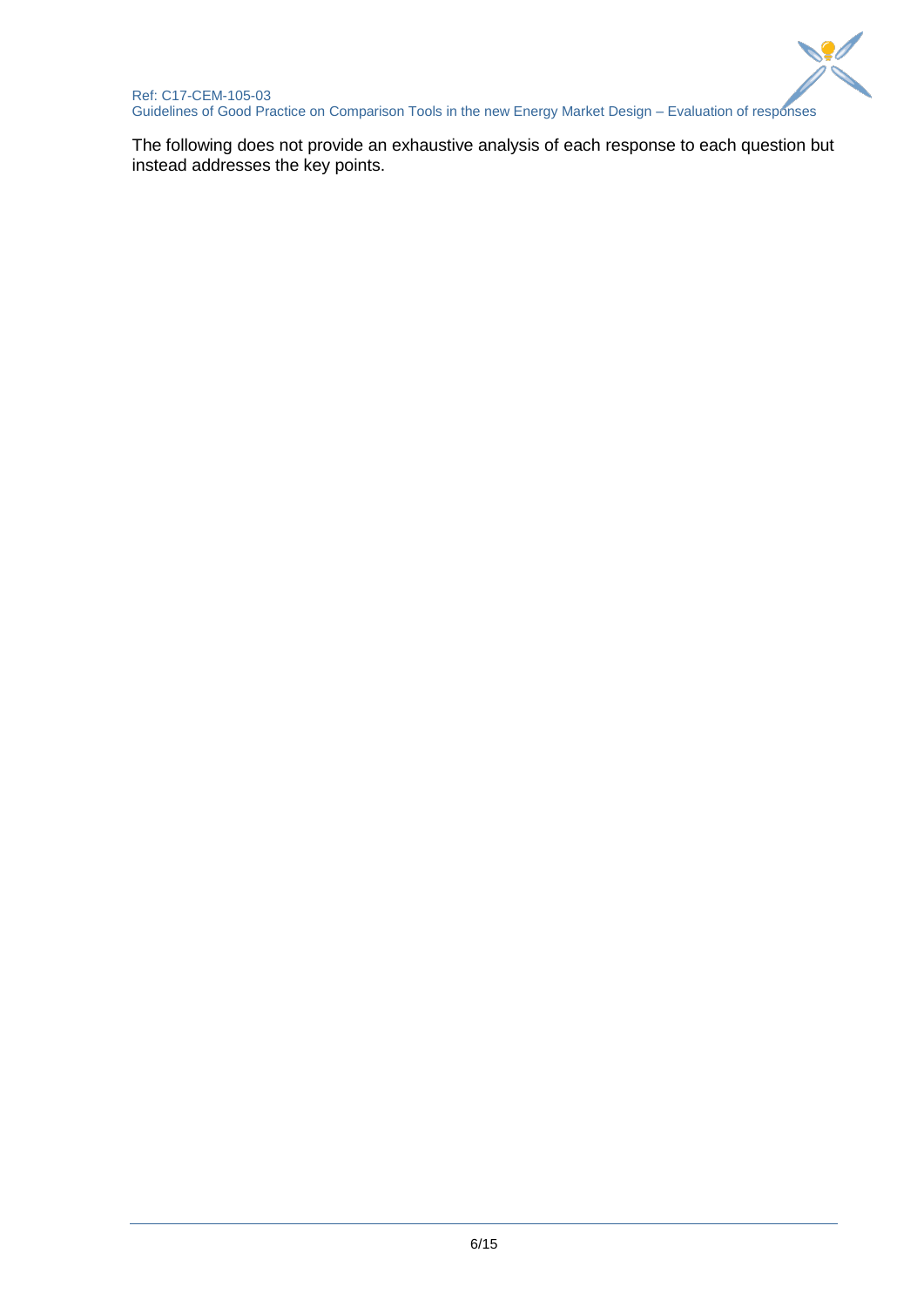| Question / Issue                           | Respondents' feedback                                                                                                                                                                                                                                                                                                                                                      | <b>CEER's view</b>                                                                                                                                                                                                    |
|--------------------------------------------|----------------------------------------------------------------------------------------------------------------------------------------------------------------------------------------------------------------------------------------------------------------------------------------------------------------------------------------------------------------------------|-----------------------------------------------------------------------------------------------------------------------------------------------------------------------------------------------------------------------|
| 1. CTs reliability and customer confidence |                                                                                                                                                                                                                                                                                                                                                                            |                                                                                                                                                                                                                       |
|                                            | Do you think that different, or further, recommendations are needed in order to promote overall CTs reliability and customers' confidence in those tools? What should                                                                                                                                                                                                      |                                                                                                                                                                                                                       |
| those recommendations focus on?            |                                                                                                                                                                                                                                                                                                                                                                            |                                                                                                                                                                                                                       |
|                                            | What elements are considered by commercial CTs as obstacles to their participation in regulated verification scheme? How could these obstacles be removed while                                                                                                                                                                                                            |                                                                                                                                                                                                                       |
| preserving customers' interests?           |                                                                                                                                                                                                                                                                                                                                                                            |                                                                                                                                                                                                                       |
|                                            | In which terms do you think CTs should manage the information submitted by customers?                                                                                                                                                                                                                                                                                      |                                                                                                                                                                                                                       |
|                                            | Most actors agreed that the recommendations could be adapted, although they remain partly<br>valid. Actors suggest adaptations regarding:                                                                                                                                                                                                                                  |                                                                                                                                                                                                                       |
|                                            | Providing examples on how to treat new issues, in addition to the theoretical principles<br>$\bullet$                                                                                                                                                                                                                                                                      |                                                                                                                                                                                                                       |
| General                                    | Awareness about CTs and about the recommendations                                                                                                                                                                                                                                                                                                                          | Noted, where relevant, these points are                                                                                                                                                                               |
|                                            | <b>Certification by NRAs</b><br>$\bullet$                                                                                                                                                                                                                                                                                                                                  | dealt with in detail below.                                                                                                                                                                                           |
|                                            | Clarity of presentation, in particular of non-price information<br>$\bullet$                                                                                                                                                                                                                                                                                               |                                                                                                                                                                                                                       |
|                                            | The exhaustiveness of the scope, and the ability to provide a comparison with the customer's<br>current plan                                                                                                                                                                                                                                                               |                                                                                                                                                                                                                       |
|                                            | Several respondents remarked that a verification process would help consumers' confidence in                                                                                                                                                                                                                                                                               | Noted. Following CEER's view on                                                                                                                                                                                       |
|                                            | CTs by setting strict rules of neutrality between CT operators and suppliers.                                                                                                                                                                                                                                                                                              | empowerment<br>regarding<br>consumer                                                                                                                                                                                  |
|                                            |                                                                                                                                                                                                                                                                                                                                                                            | CTs, a range of alternatives to<br>certification is possible.                                                                                                                                                         |
|                                            |                                                                                                                                                                                                                                                                                                                                                                            | General consumer legislation - together<br>with regulatory intervention, where<br>appropriate - already provides an<br>efficient way to enforce CTs' reliability.                                                     |
| Certification scheme                       | One actor asserted that a certification scheme is hard to define in practice and should at least be<br>combined with a monitoring process to verify that a certified CT still respects the certification<br>criteria; this respondent also suggested that a public CT can help consumers' confidence by<br>providing a reference to compare with the commercial CT results | Certification should not be imposed as<br>the only solution, but instead is better<br>defined at local level, depending on<br>both the maturity and competitiveness<br>of the comparison market and energy<br>market. |
|                                            |                                                                                                                                                                                                                                                                                                                                                                            | Public certification would not be<br>appropriate for public CTs, which by<br>their nature should be independent and<br>reliable.                                                                                      |

 $\sum_{\ell=1}^{\infty}$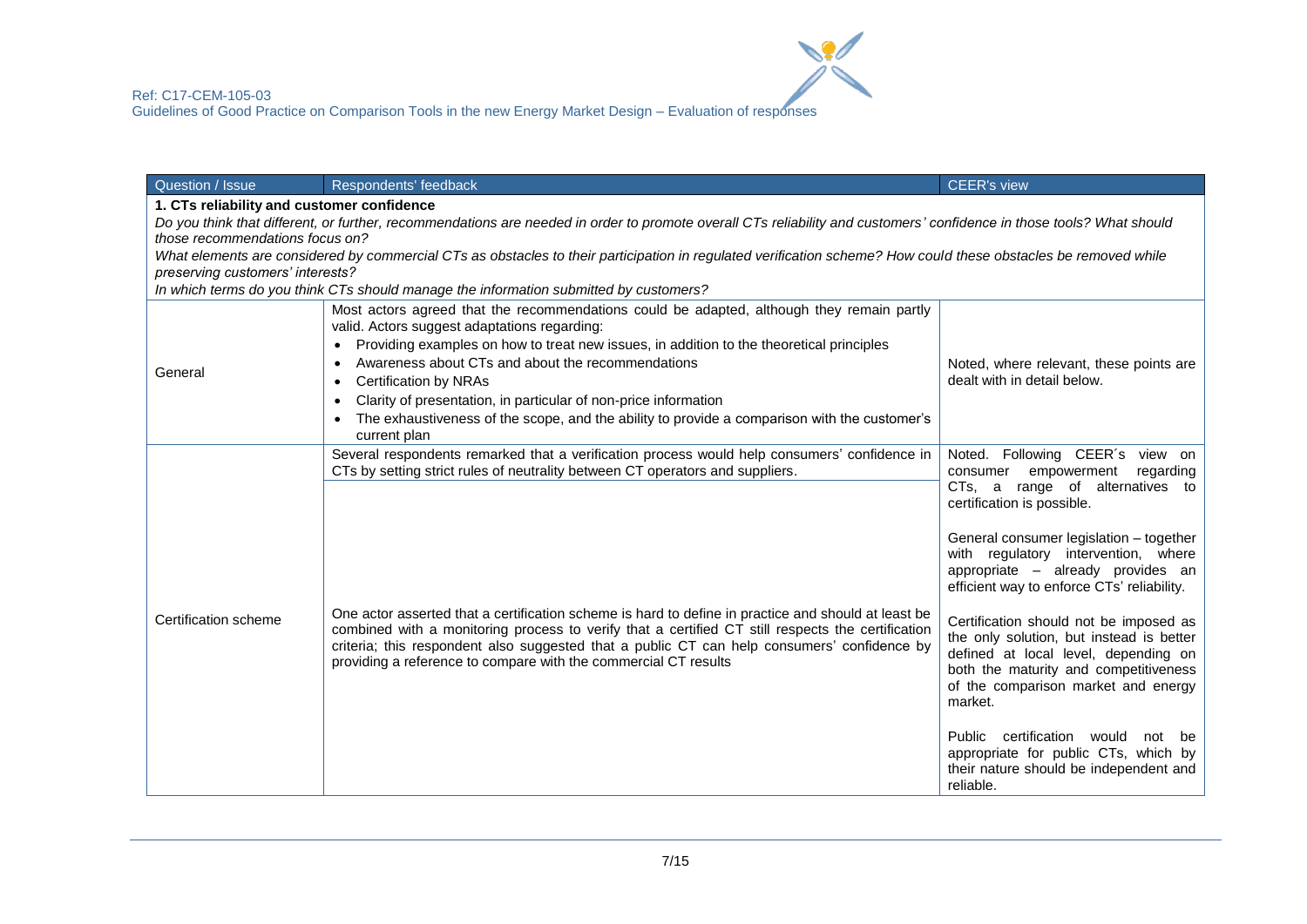

| Question / Issue                                                                                                                                                                  | Respondents' feedback                                                                                                                                                                                                                                                                                                                                                                                                                                                                                                                                                                                                                                                                                                                                       | <b>CEER's view</b>                                                                                                                                                                                                                                                                                                       |
|-----------------------------------------------------------------------------------------------------------------------------------------------------------------------------------|-------------------------------------------------------------------------------------------------------------------------------------------------------------------------------------------------------------------------------------------------------------------------------------------------------------------------------------------------------------------------------------------------------------------------------------------------------------------------------------------------------------------------------------------------------------------------------------------------------------------------------------------------------------------------------------------------------------------------------------------------------------|--------------------------------------------------------------------------------------------------------------------------------------------------------------------------------------------------------------------------------------------------------------------------------------------------------------------------|
|                                                                                                                                                                                   | Two actors suggested that links to the source of the information regarding each offer would<br>facilitate the certification or verification process                                                                                                                                                                                                                                                                                                                                                                                                                                                                                                                                                                                                         | Noted.                                                                                                                                                                                                                                                                                                                   |
| One actor suggested that certified CTs could be disadvantaged because they would not be<br>authorised to show promotions, therefore showing higher prices than non-regulated CTs. |                                                                                                                                                                                                                                                                                                                                                                                                                                                                                                                                                                                                                                                                                                                                                             | Noted, although it will depend on how<br>certification is put in practice at national<br>level. Certification could also be an<br>advantage, because it creates trust<br>among the consumers. In this case<br>could<br>non-certified<br><b>CT<sub>s</sub></b><br>be<br>disadvantaged due to being seen less<br>reliable. |
| 2. Scope and usability of the tool                                                                                                                                                |                                                                                                                                                                                                                                                                                                                                                                                                                                                                                                                                                                                                                                                                                                                                                             |                                                                                                                                                                                                                                                                                                                          |
| non-commercial CTs?                                                                                                                                                               | Do the GGP recommendations related to the scope and structure of the information provided by CTs need to be enhanced, or cover additional issues?<br>Should the stance in recommendation 4, that CTs should ideally show an exhaustive picture, be reconsidered? Does this stance remain relevant to both commercial and                                                                                                                                                                                                                                                                                                                                                                                                                                    |                                                                                                                                                                                                                                                                                                                          |
|                                                                                                                                                                                   | Should additional recommendations specifically address the comparison of customers' current contract with available offers, and in what terms? How could this be done<br>without a much bigger data management load on customers, energy suppliers and CT operators?                                                                                                                                                                                                                                                                                                                                                                                                                                                                                        |                                                                                                                                                                                                                                                                                                                          |
| General                                                                                                                                                                           | In general, respondents considered the GGP recommendations related to the scope and<br>structure of the information provided by CTs should be enhanced, to cover several issues:<br>• The need for complete information about each offer, including non-price information; two<br>actors suggested that two levels of information should be available: a clear summary, and<br>exhaustive, detailed presentation<br>Exhaustiveness of the scope of CTs<br>The possibility to apply filters to the list of offers available                                                                                                                                                                                                                                  | Noted, where relevant, these points are<br>dealt with in detail below.                                                                                                                                                                                                                                                   |
| Scope of the comparison                                                                                                                                                           | Regarding the need for an exhaustive picture of the offers available, although most of the<br>respondents agreed that a complete picture is still the goal, several respondents underlined that<br>being transparent about the actual scope of CTs is even more important than showing an<br>exhaustive picture.<br>Several respondents also stressed that being exhaustive is not realistic, and suggested focusing<br>on transparency and on the possibility for the customer to apply filters, so that only the relevant<br>offers regarding the customer's criteria are shown.<br>One actor suggested that asking for an exhaustive scope could hinder the development of CTs<br>in the energy sector due to the difficulty in ensuring that principle. | an exhaustive scope is<br>Agreed,<br>unrealistic in some cases; ensuring<br>transparency through disclosure of the<br>market coverage is the priority.                                                                                                                                                                   |
| Comparing<br>customers'<br>current contract                                                                                                                                       | Regarding the need to make a comparison with the customer's current contract, most of the<br>respondents who answered consider that it is not a priority. Two of them considered that<br>customers can obtain elsewhere the historical data needed to compare their current contract with<br>any other one. Two others considered that the CTs should focus in priority on offers that can still<br>be subscribed.                                                                                                                                                                                                                                                                                                                                          | information<br>Whether<br>this<br>Agreed.<br>should be available to the customer<br>depends on national circumstances,<br>and providing this information can be<br>challenging to put in practice in a<br>reliable<br>cost-efficient<br>and<br>way,                                                                      |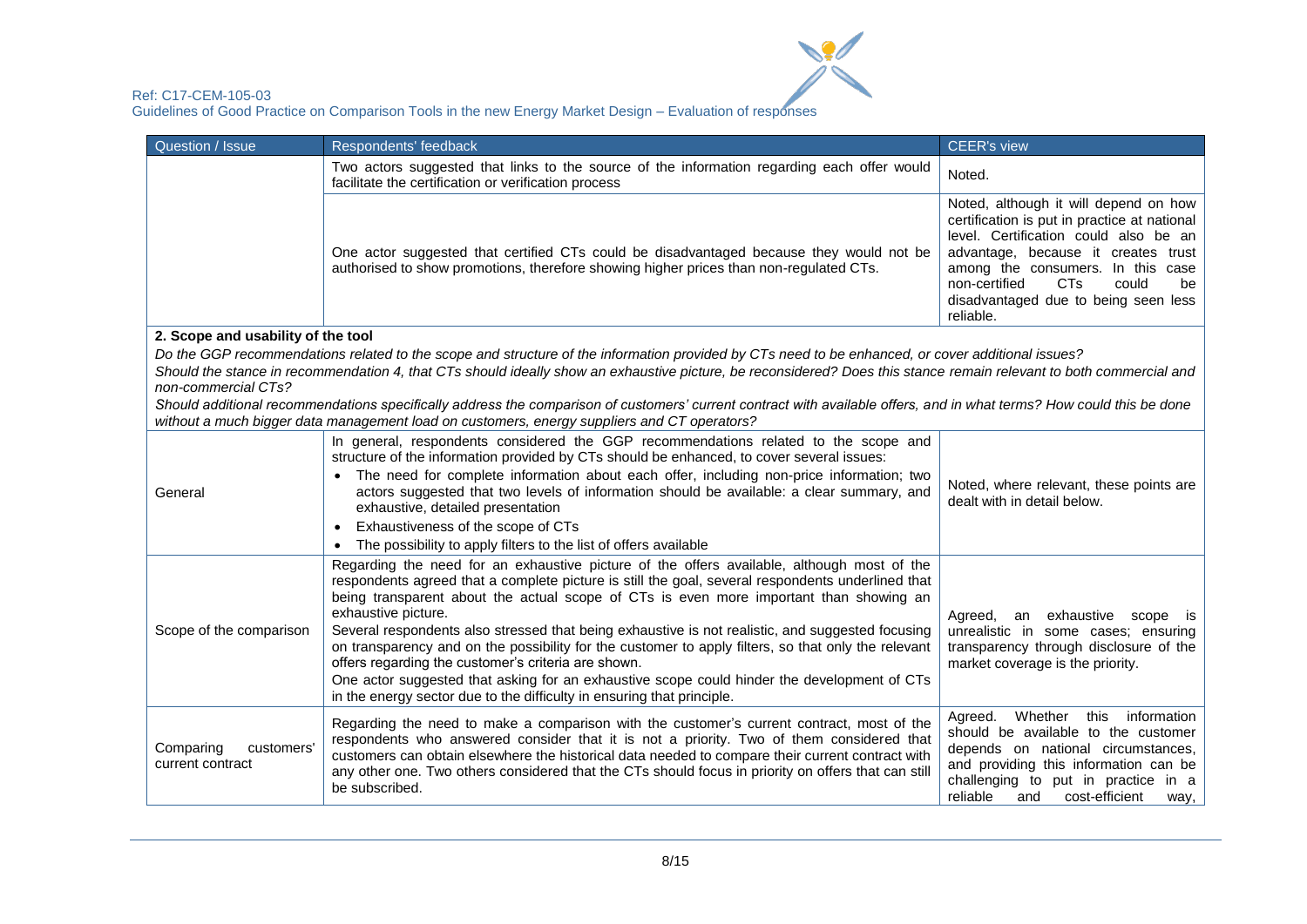

| Question / Issue                      | Respondents' feedback                                                                                                                                                                                                                                                                                                                                                                                                                                                                                                                                                                                                                                                                                                                          | <b>CEER's view</b>                                                                                                                                                                                                                                                                                                                                                                                                                                                                                                              |
|---------------------------------------|------------------------------------------------------------------------------------------------------------------------------------------------------------------------------------------------------------------------------------------------------------------------------------------------------------------------------------------------------------------------------------------------------------------------------------------------------------------------------------------------------------------------------------------------------------------------------------------------------------------------------------------------------------------------------------------------------------------------------------------------|---------------------------------------------------------------------------------------------------------------------------------------------------------------------------------------------------------------------------------------------------------------------------------------------------------------------------------------------------------------------------------------------------------------------------------------------------------------------------------------------------------------------------------|
|                                       |                                                                                                                                                                                                                                                                                                                                                                                                                                                                                                                                                                                                                                                                                                                                                | depending on the situation at national<br>level. However, if a CT offers that<br>information, or provides a saving<br>estimation, it should disclose and make<br>clear the methodology applied for<br>comparison and, if relevant, the basis of<br>the estimation.                                                                                                                                                                                                                                                              |
|                                       | 3. Clarity and comprehensibility of price and non-price information                                                                                                                                                                                                                                                                                                                                                                                                                                                                                                                                                                                                                                                                            |                                                                                                                                                                                                                                                                                                                                                                                                                                                                                                                                 |
|                                       | Do the recommendations need to be modified in order to ensure that CTs offer clear, comprehensible and verifiable information to customers? What aspects of                                                                                                                                                                                                                                                                                                                                                                                                                                                                                                                                                                                    |                                                                                                                                                                                                                                                                                                                                                                                                                                                                                                                                 |
| information should they address?      |                                                                                                                                                                                                                                                                                                                                                                                                                                                                                                                                                                                                                                                                                                                                                |                                                                                                                                                                                                                                                                                                                                                                                                                                                                                                                                 |
|                                       | How should information about elements other than price be presented in CTs in order to allow customers a valuable comparison based on their preferences, and to<br>avoid that information overload results in less transparency?                                                                                                                                                                                                                                                                                                                                                                                                                                                                                                               |                                                                                                                                                                                                                                                                                                                                                                                                                                                                                                                                 |
|                                       | Do you think that the GGP should address how users' reviews, or other subjective ratings, should be reported in CTs (which offer this information) and, in that case,                                                                                                                                                                                                                                                                                                                                                                                                                                                                                                                                                                          |                                                                                                                                                                                                                                                                                                                                                                                                                                                                                                                                 |
| what principles should be considered? | Respondents' opinions confirmed that, in line with the existing CEER recommendations, price is                                                                                                                                                                                                                                                                                                                                                                                                                                                                                                                                                                                                                                                 |                                                                                                                                                                                                                                                                                                                                                                                                                                                                                                                                 |
| General                               | a key element in the choice among different deals, but information on additional non-price issues<br>should be presented by CTs in order to offer a clear picture of the available opportunities.<br>Some respondents are of the opinion that there is no need for additional and more detailed<br>recommendations on the information to be provided by CTs, because this might prevent<br>innovation in both comparison and energy markets, and that CEER recommendations should be<br>focused on ensuring that CTs clearly explain the basis on which the comparison is made.<br>Other respondents submitted their specific suggestions on the key information that should be<br>presented in order to ensure clarity and comprehensibility. | information<br>Noted.<br>Non-price<br><b>IS</b><br>essential for customers, but CTs should<br>avoid information overload.                                                                                                                                                                                                                                                                                                                                                                                                       |
| Information on non-price<br>features  | With regard to non-price information, many respondents suggested that fundamental elements of<br>all products (including additional or bundled products or services, and key contractual terms)<br>should be presented, using appropriate graphic solutions, on the first page of the result list,<br>rather than in a separate second-level page. As a consequence, filtering and alternative ranking<br>functionalities should be implemented in order to enable customers to effectively explore the<br>available offers and find what fits for them.                                                                                                                                                                                       | Agree in general, as price is not the<br>only driver in customers' choice. Since<br>non-price information<br>can include<br>parameters that are objective or<br>subjective in nature, a distinction should<br>be made, as subjective parameters may<br>lead to customers' misunderstandings,<br>or artificially influence their opinion.<br>Easy-to-use and non-discriminatory<br>navigation tools play a key role where<br>an increasing set of information, related<br>to price and non-price features, is<br>offered by CTs. |
| Ranking and ratings                   | Alternative ranking functionalities based on different parameters, in addition to the total cost<br>parameter, were welcomed by many respondents, but there is a shared opinion that only                                                                                                                                                                                                                                                                                                                                                                                                                                                                                                                                                      | Agree that customers should have the<br>ability to choose between multiple                                                                                                                                                                                                                                                                                                                                                                                                                                                      |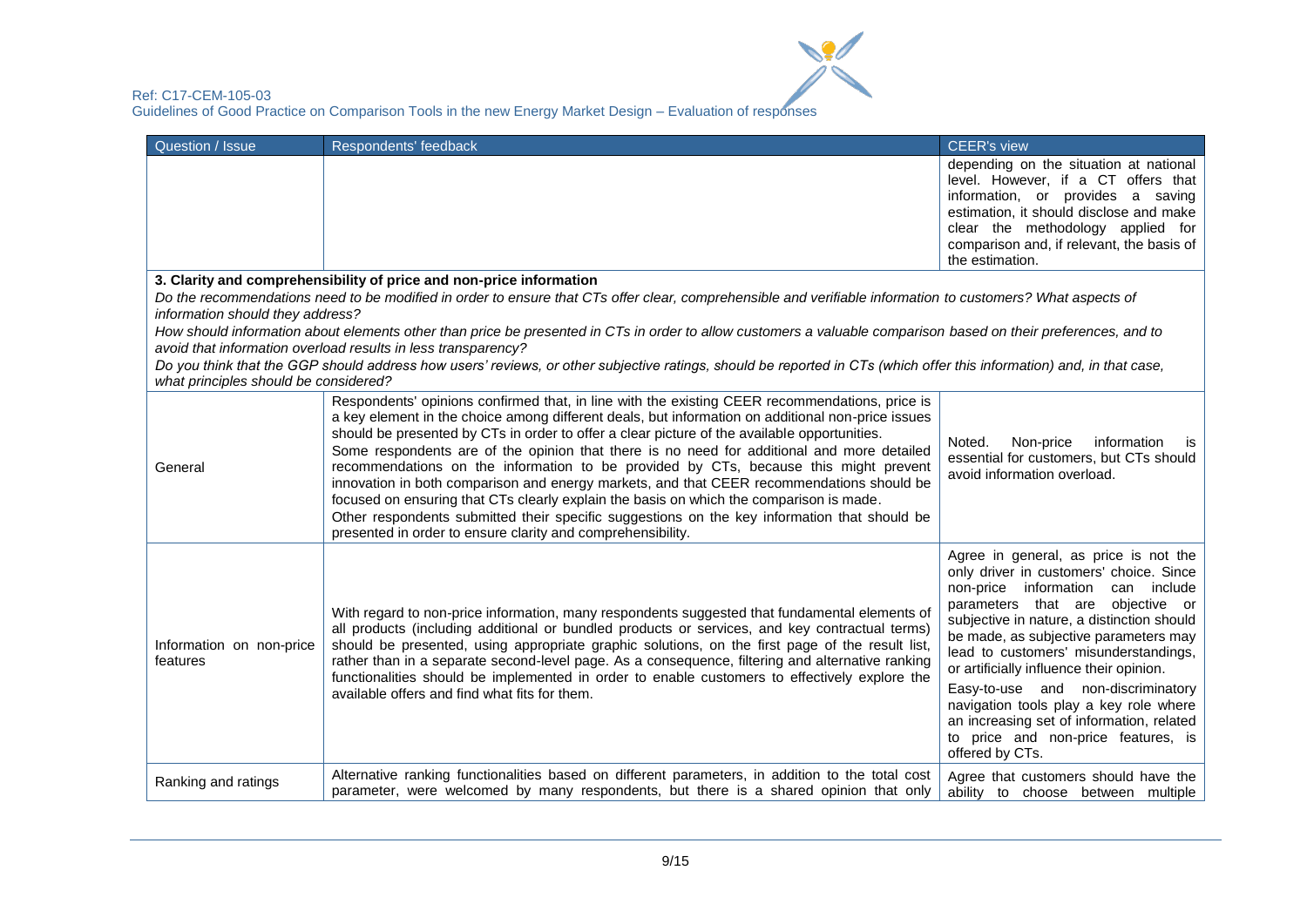

| Question / Issue                                                                                                                                                                                                                                                                                                                                                                                                                                                                                                                                                                                     | Respondents' feedback                                                                                                                                                                                                                                                                                                                                                                                                                                                                                                                                                                        | <b>CEER's view</b>                                                                                                                                                                                                                                                                                                                                                                                                     |  |
|------------------------------------------------------------------------------------------------------------------------------------------------------------------------------------------------------------------------------------------------------------------------------------------------------------------------------------------------------------------------------------------------------------------------------------------------------------------------------------------------------------------------------------------------------------------------------------------------------|----------------------------------------------------------------------------------------------------------------------------------------------------------------------------------------------------------------------------------------------------------------------------------------------------------------------------------------------------------------------------------------------------------------------------------------------------------------------------------------------------------------------------------------------------------------------------------------------|------------------------------------------------------------------------------------------------------------------------------------------------------------------------------------------------------------------------------------------------------------------------------------------------------------------------------------------------------------------------------------------------------------------------|--|
| objective and measurable criteria should be used, and that CTs should be absolutely transparent<br>about the basis on which such comparisons are provided.<br>Users' reviews or subjective ratings were generally considered by respondents a potential source<br>of manipulation or misleading information, and their use should be subject to specific<br>requirements (e.g. user registration) or additional monitoring. One respondent suggested that<br>neutral and objective information about suppliers' quality and performance (e.g. rate of disputes<br>per supplier) should be preferred. |                                                                                                                                                                                                                                                                                                                                                                                                                                                                                                                                                                                              | ranking functionalities.<br>Agree that default ranking should be<br>based on price, as customers tend to<br>expect this.<br>Noted that ranking based on subjective<br>criteria should be avoided. Where such<br>kind of information, including users'<br>ratings, is anyway offered, CTs should<br>clearly disclose the underlying criteria<br>and the measures adopted to ensure<br>that the information is unbiased. |  |
| Warnings                                                                                                                                                                                                                                                                                                                                                                                                                                                                                                                                                                                             | Two respondents suggested that some kind of warning information associated to specific<br>products or categories of products should be recommended, either to the benefit of vulnerable<br>customers (in order to avoid that they switch to a contract with unsuitable conditions), or with<br>reference to a particular kind of price structure (e.g. offers where the customer pays for a pre-<br>defined amount of energy).                                                                                                                                                               | Disagree – information is welcome but<br>could<br>discourage<br>warnings<br>the<br>publication of some<br>products<br>or<br>categories of products.                                                                                                                                                                                                                                                                    |  |
|                                                                                                                                                                                                                                                                                                                                                                                                                                                                                                                                                                                                      | 4. Customer involvement and activation                                                                                                                                                                                                                                                                                                                                                                                                                                                                                                                                                       |                                                                                                                                                                                                                                                                                                                                                                                                                        |  |
| customers' involvement?                                                                                                                                                                                                                                                                                                                                                                                                                                                                                                                                                                              | Should the GGP include additional recommendations aimed at removing obstacles in the use of CTs by particular groups of customers, or at improving inactive                                                                                                                                                                                                                                                                                                                                                                                                                                  |                                                                                                                                                                                                                                                                                                                                                                                                                        |  |
|                                                                                                                                                                                                                                                                                                                                                                                                                                                                                                                                                                                                      | Do you have any specific recommendations on consumer data disclosure related to CTs that should be implemented?                                                                                                                                                                                                                                                                                                                                                                                                                                                                              |                                                                                                                                                                                                                                                                                                                                                                                                                        |  |
|                                                                                                                                                                                                                                                                                                                                                                                                                                                                                                                                                                                                      | What actions could be taken by different stakeholders (including NRAs) in order to encourage a wider number of customers to use CTs?                                                                                                                                                                                                                                                                                                                                                                                                                                                         |                                                                                                                                                                                                                                                                                                                                                                                                                        |  |
| General                                                                                                                                                                                                                                                                                                                                                                                                                                                                                                                                                                                              | Most responses substantially reflect the opinion that no additional recommendations are needed<br>in order to improve customer involvement and encourage a wider number of customers to use<br>CTs.<br>Information campaigns from NRAs or other public bodies running a CT or promoting a<br>verification scheme, or advertising campaigns from commercial CTs, are considered the most<br>appropriate means to involve customers in using such tools.                                                                                                                                       | Noted.                                                                                                                                                                                                                                                                                                                                                                                                                 |  |
| Alternative<br>communication channels                                                                                                                                                                                                                                                                                                                                                                                                                                                                                                                                                                | One respondent is of the opinion that non-web based communication channels are not suitable<br>for price comparison, due to difficulties in verifying the correctness and timeliness of information<br>provided; conversely, another respondent suggested that individualised comparison simulations<br>should be made available on request, free of charge, via different communication means such as<br>post or fax, and that comparison websites should be made compatible with mobile devices or<br>supplemented by a mobile application containing the same information as the website. | Partly agree. Due to their specific role,<br>public CTs might consider to offer<br>additional communication channels in<br>order to empower customers who have<br>no/difficult access to the internet. The<br>same option may probably be not<br>feasible for the generality of private CTs<br>due to the commercial nature of their<br>activity.                                                                      |  |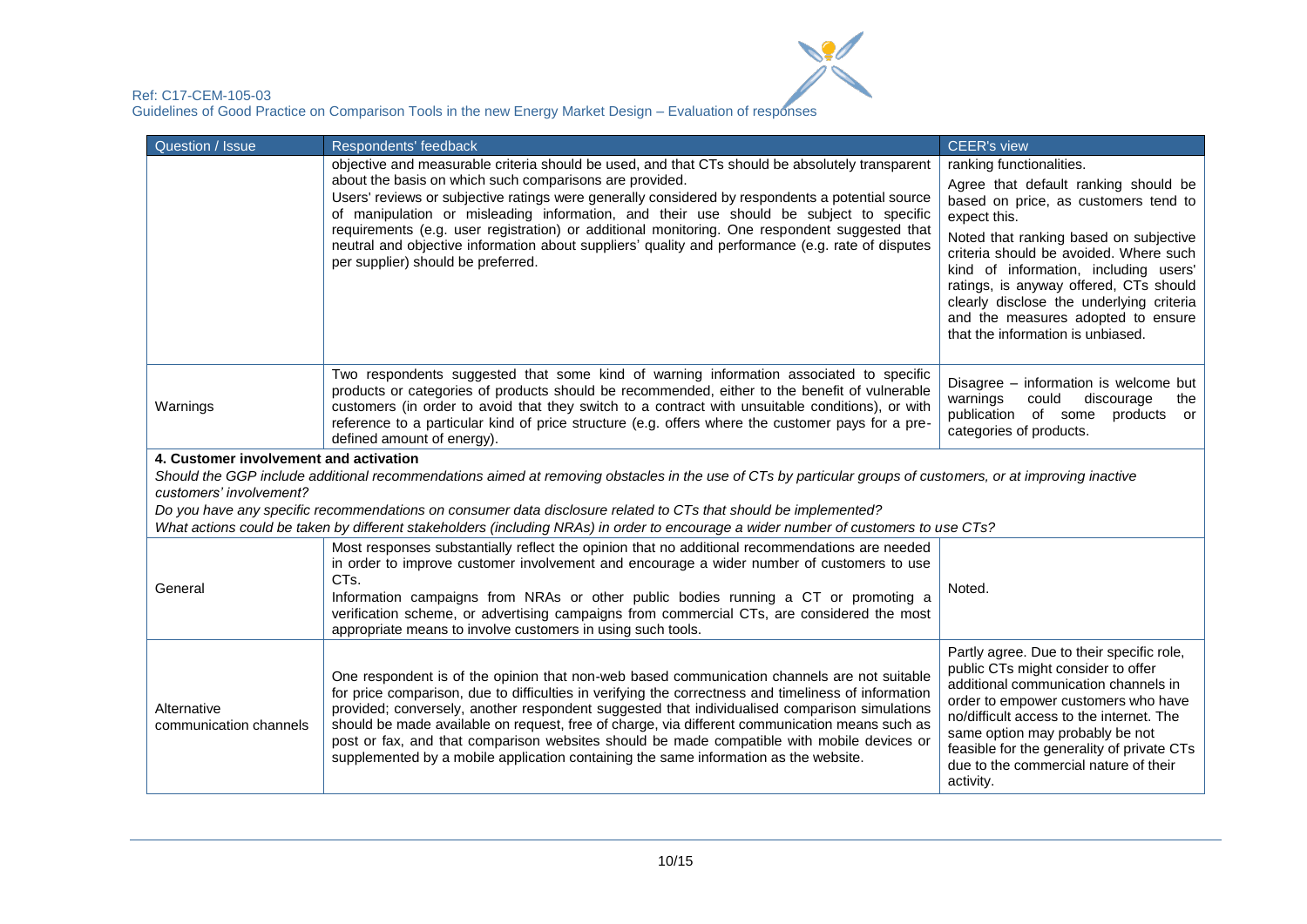

| Question / Issue                                                                                                                                                                                                                                                                                                        | Respondents' feedback                                                                                                                                                                                                                                                                                                                                                                                                                                                                                    | <b>CEER's view</b>                                                                                                                                                                              |
|-------------------------------------------------------------------------------------------------------------------------------------------------------------------------------------------------------------------------------------------------------------------------------------------------------------------------|----------------------------------------------------------------------------------------------------------------------------------------------------------------------------------------------------------------------------------------------------------------------------------------------------------------------------------------------------------------------------------------------------------------------------------------------------------------------------------------------------------|-------------------------------------------------------------------------------------------------------------------------------------------------------------------------------------------------|
| Customers' data<br>disclosure                                                                                                                                                                                                                                                                                           | As far as consumers' data disclosure is concerned, two consumer organisations underlined that<br>customers' easy access to personal historical data and current contract conditions is the key<br>Noted.<br>element that would enable consumers to use CTs, improving their involvement and their<br>confidence in the correctness and usability of the comparison results they obtain.                                                                                                                  |                                                                                                                                                                                                 |
| <b>Usability</b>                                                                                                                                                                                                                                                                                                        | One respondent stated that in order to reduce complexity for customers, simplified ways to use<br>CTs could be explored, provided that a correct representation of all features of different offers is<br>guaranteed, and that new technologies and smart metering will reduce data management issues<br>for a growing number of customers.                                                                                                                                                              |                                                                                                                                                                                                 |
| 5. Smart meters and innovative tariffs                                                                                                                                                                                                                                                                                  |                                                                                                                                                                                                                                                                                                                                                                                                                                                                                                          |                                                                                                                                                                                                 |
| from different price structures and indexes?                                                                                                                                                                                                                                                                            | Due to the expected development of more complex indexed or dynamic electricity tariffs, do you think that there is a need for CTs to compare the final costs resulting                                                                                                                                                                                                                                                                                                                                   |                                                                                                                                                                                                 |
|                                                                                                                                                                                                                                                                                                                         | In your opinion, what is the best way for a CT to compare different tariff structures and provide customers with the most accurate comparison?                                                                                                                                                                                                                                                                                                                                                           |                                                                                                                                                                                                 |
| General                                                                                                                                                                                                                                                                                                                 | There is a general agreement related to the inclusion of indexed and innovative tariffs on CTs,<br>with additional remarks made by some respondents.                                                                                                                                                                                                                                                                                                                                                     | Noted.                                                                                                                                                                                          |
| Awareness                                                                                                                                                                                                                                                                                                               | Several respondents remarked that CTs should inform users about the opportunities and risks<br>that an indexed tariff offers.                                                                                                                                                                                                                                                                                                                                                                            | Noted.                                                                                                                                                                                          |
| Accuracy                                                                                                                                                                                                                                                                                                                | Comparisons based on historical data and/or future expectation may not be accurate, as<br>they are based on past consumption and market forecasts. This must be explained by CTs.                                                                                                                                                                                                                                                                                                                        | Noted.                                                                                                                                                                                          |
| • The use of load curves makes it possible to carry out quite reliable simulations, but the<br>Use of load curve<br>requirement to provide individual customer information can make the CT less user-friendly<br>and increase the need to safeguard the confidentiality of the customers' data.<br>accurate estimation. |                                                                                                                                                                                                                                                                                                                                                                                                                                                                                                          | Partly agree. Complex structure of<br>linked to<br>dynamic pricing offers,<br>wholesale energy prices, requires<br>complex databases and the elaboration<br>of a greater amount of data to make |
| Use of profiles                                                                                                                                                                                                                                                                                                         | • One respondent suggested the possibility for CTs to include typical consumption profiles,<br>allowing consumers to compare their individual consumption habits with those exemplary<br>cases.<br>• Another respondent noted that with regard to dynamic products, consumers should be aware<br>that CTs may not offer accurate forecasts, but will involve an estimate of time-of-use tariffs<br>(e.g. based on historic prices or indexed to forward markets and using average consumer<br>profiles). | Agree.                                                                                                                                                                                          |
| <b>Bundled services</b>                                                                                                                                                                                                                                                                                                 | • Evaluation of other services than energy should be clearly mentioned. Other product features<br>improving the quality of the service (such as the possibility to get personalised advice, etc.)<br>should be clearly mentioned, as a customer's choice is not only price-based.                                                                                                                                                                                                                        | Agree.                                                                                                                                                                                          |
| 6. Data management<br>What is the best way to provide customers with all relevant information in CTs?                                                                                                                                                                                                                   |                                                                                                                                                                                                                                                                                                                                                                                                                                                                                                          |                                                                                                                                                                                                 |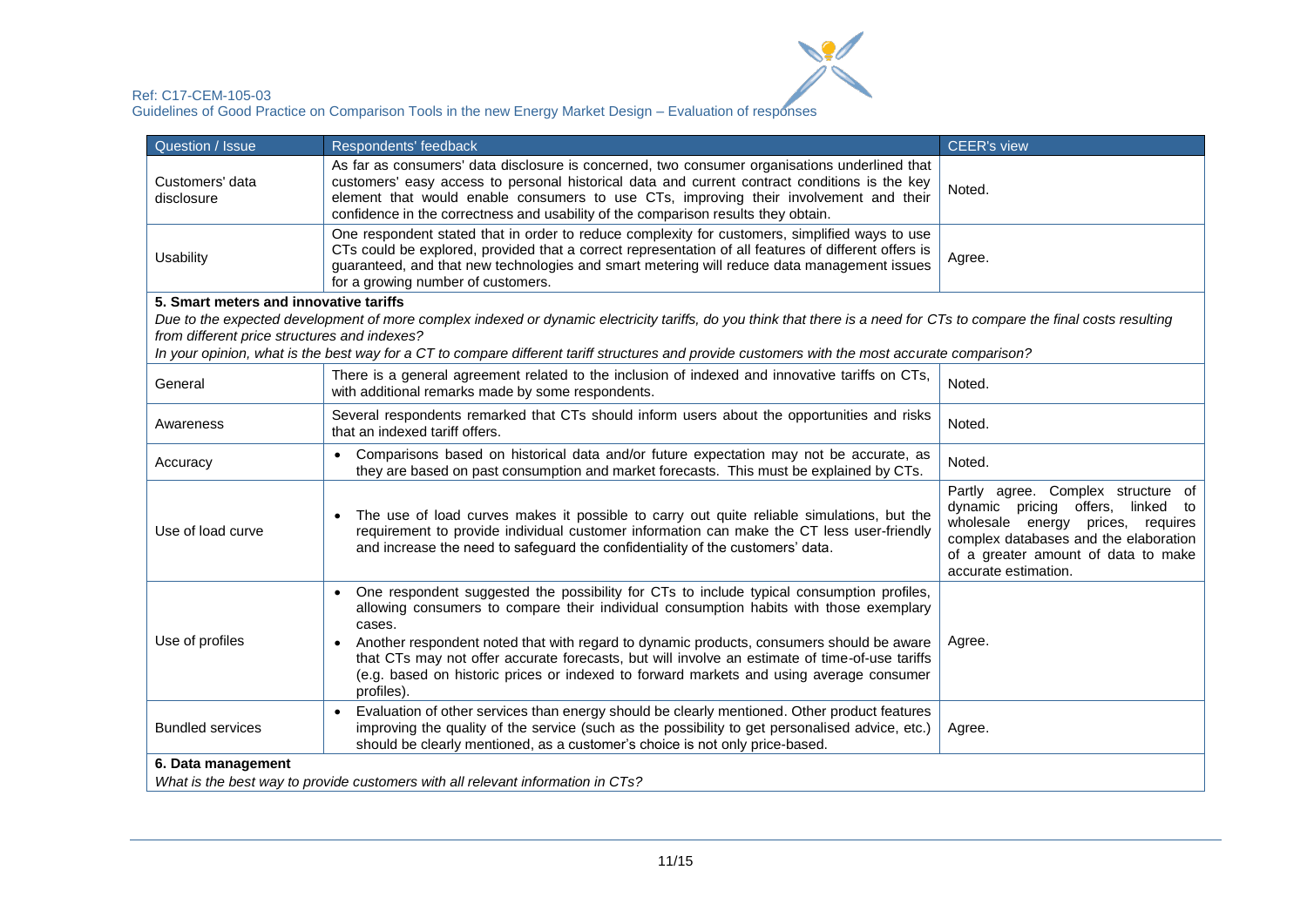

| Question / Issue                                                                                                                                                                                                                                                                                                                                                                                                                                                                                                                    | Respondents' feedback                                                                                                                                                                                                                                                                                                                                                                                                                                                                                        | CEER's view                                                                                                                                                                                                                                                                                                                                                                                     |  |  |  |
|-------------------------------------------------------------------------------------------------------------------------------------------------------------------------------------------------------------------------------------------------------------------------------------------------------------------------------------------------------------------------------------------------------------------------------------------------------------------------------------------------------------------------------------|--------------------------------------------------------------------------------------------------------------------------------------------------------------------------------------------------------------------------------------------------------------------------------------------------------------------------------------------------------------------------------------------------------------------------------------------------------------------------------------------------------------|-------------------------------------------------------------------------------------------------------------------------------------------------------------------------------------------------------------------------------------------------------------------------------------------------------------------------------------------------------------------------------------------------|--|--|--|
| Do you think an initiative that pursues the standardisation and easy access of the customer's information (like QR codes, Green Button or similar) will be helpful in order                                                                                                                                                                                                                                                                                                                                                         |                                                                                                                                                                                                                                                                                                                                                                                                                                                                                                              |                                                                                                                                                                                                                                                                                                                                                                                                 |  |  |  |
|                                                                                                                                                                                                                                                                                                                                                                                                                                                                                                                                     | to empower and activate energy customers? In that case, should this standardisation be done at national or at European level?                                                                                                                                                                                                                                                                                                                                                                                |                                                                                                                                                                                                                                                                                                                                                                                                 |  |  |  |
| General                                                                                                                                                                                                                                                                                                                                                                                                                                                                                                                             | In general, respondents do not believe that full standardisation could be positive, but some of<br>them agreed that the adoption of minimum ratios to compare offers with may be positive.                                                                                                                                                                                                                                                                                                                   | Agree. Member States should define a<br>data<br>format<br>common<br>(with<br>interoperability the goal at a European<br>level) and a transparent procedure for<br>customers to have access to their data,<br>in order to promote competition in the<br>retail market. It could foster the creation<br>of new CTs, and also may help to assist<br>consumers to use CTs easily and<br>accurately. |  |  |  |
| A majority of respondents agreed that a harmonisation at European level does not seem<br>desirable, and shall be done at national level, because of the very diverse situations across<br>A common European data<br>Agree.<br>Europe. In addition, it should be assessed by a cost-benefits analysis.<br>format should be, subject to a cost-<br>Harmonisation<br>Some respondents made the distinction between CTs and the standardization on a secure<br>benefit analysis in each Member State.<br>access of the consumer's data. |                                                                                                                                                                                                                                                                                                                                                                                                                                                                                                              |                                                                                                                                                                                                                                                                                                                                                                                                 |  |  |  |
| 7. Demand side response                                                                                                                                                                                                                                                                                                                                                                                                                                                                                                             |                                                                                                                                                                                                                                                                                                                                                                                                                                                                                                              |                                                                                                                                                                                                                                                                                                                                                                                                 |  |  |  |
|                                                                                                                                                                                                                                                                                                                                                                                                                                                                                                                                     | Do you think that future developments could raise the need to include demand side response in CTs?                                                                                                                                                                                                                                                                                                                                                                                                           |                                                                                                                                                                                                                                                                                                                                                                                                 |  |  |  |
|                                                                                                                                                                                                                                                                                                                                                                                                                                                                                                                                     | If so, what is the best way to include demand side response offers on existing CTs? (If possible, please provide examples.)                                                                                                                                                                                                                                                                                                                                                                                  |                                                                                                                                                                                                                                                                                                                                                                                                 |  |  |  |
| General                                                                                                                                                                                                                                                                                                                                                                                                                                                                                                                             | Demand side response of final consumers can be sought out by two means, implicitly or<br>explicitly: the former approach means that the consumer adapts his/her consumption according<br>to the price periods of its supply contract, the latter approach means that the consumer<br>decreases its demand upon request of an aggregator that sells this decrease of demands on<br>markets.<br>Most of respondents agreed that demand side response is a relevant aspect to be considered in<br>the mid-term. | Comparison<br>of<br>Agree.<br>demand<br>response offers is probably highly<br>difficult to build.<br>In the case of explicit demand response<br>offers, CTs may enable to filter them,<br>giving clear and exhaustive information<br>on the type/structure of offer.                                                                                                                            |  |  |  |
|                                                                                                                                                                                                                                                                                                                                                                                                                                                                                                                                     | Other respondents also considered DSR a topic of minor importance, like energy efficiency.                                                                                                                                                                                                                                                                                                                                                                                                                   | Noted.                                                                                                                                                                                                                                                                                                                                                                                          |  |  |  |
| 8. Prosumers<br>Do you think that there is a need to include the market of self-generated electricity and offers for prosumers in the CT? (If possible, please provide examples of current<br>offers in your market.)<br>How should offers addressed to potential prosumers (e.g. offers including products or services related to the installation of a generation equipment) be managed by<br>CTs, and help customers to valuably assess the opportunity to become a prosumer?                                                    |                                                                                                                                                                                                                                                                                                                                                                                                                                                                                                              |                                                                                                                                                                                                                                                                                                                                                                                                 |  |  |  |
| General                                                                                                                                                                                                                                                                                                                                                                                                                                                                                                                             | Several comments explained that it is unclear if it might be appropriate for traditional CTs to<br>provide comparison, advice and offers to potential prosumers, giving the current situation. In the<br>mid-term, prosumer offers could be part of the offers proposed by suppliers; therefore, CTs<br>should be able to compare offers that include these developments, and there will be a natural<br>desire from prosumers to be able to compare those offers.                                           | Agree. Prosumer's products (e.g. offers<br>including products or services related to<br>the installation of a photovoltaic<br>equipment) are becoming popular in<br>many countries, so consumers may                                                                                                                                                                                            |  |  |  |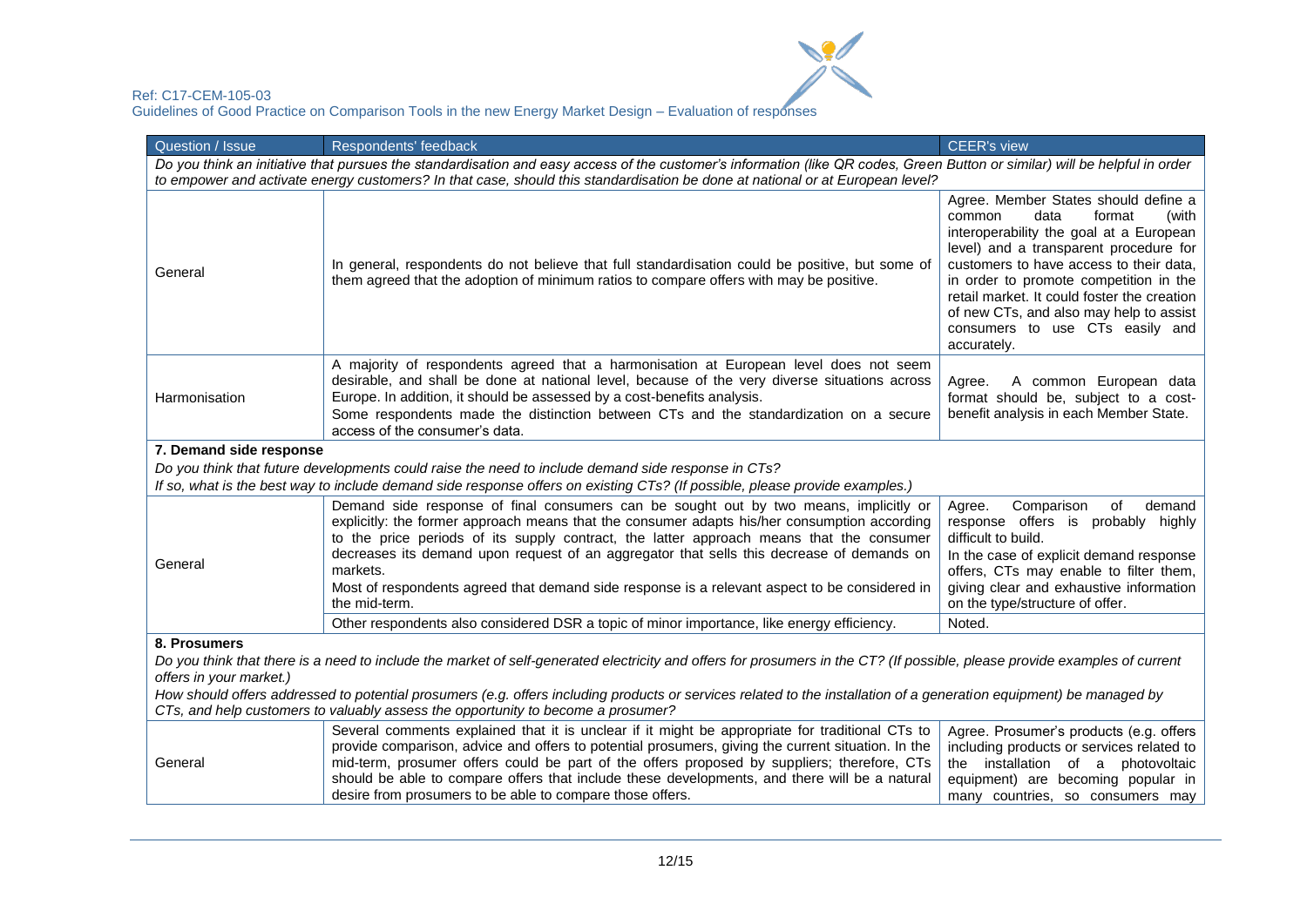

| Question / Issue                                                                                                                                                                                                                                                                                                                                         | Respondents' feedback                                                                                                                                                                                                                                          | <b>CEER's view</b>                                                                                                                                                                                                         |  |
|----------------------------------------------------------------------------------------------------------------------------------------------------------------------------------------------------------------------------------------------------------------------------------------------------------------------------------------------------------|----------------------------------------------------------------------------------------------------------------------------------------------------------------------------------------------------------------------------------------------------------------|----------------------------------------------------------------------------------------------------------------------------------------------------------------------------------------------------------------------------|--|
|                                                                                                                                                                                                                                                                                                                                                          |                                                                                                                                                                                                                                                                | need help to evaluate the opportunity to<br>become a prosumer. Comparing this<br>type of products is currently not the<br>core activity of a CT, but could be an<br>additional service<br>interesting<br>for<br>consumers. |  |
| Principles                                                                                                                                                                                                                                                                                                                                               | In any case, principles of independence, transparency of information, clarity that apply on PCT<br>rules shall apply to prosumer offers.                                                                                                                       | Agree. In general, all new initiatives<br>have to be included on CTs in a<br>comprehensive,<br>accurate<br>and<br>transparent way, trying to<br>avoid<br>confusion or misleading information.                              |  |
| 9. Services added to energy contracts                                                                                                                                                                                                                                                                                                                    |                                                                                                                                                                                                                                                                |                                                                                                                                                                                                                            |  |
|                                                                                                                                                                                                                                                                                                                                                          | Do you think that future services added to energy contracts would change the way CTs work and should this be addressed in the GGP?<br>In this regard, which services will be most relevant, and what will not be suitable for presentation in CTs?             |                                                                                                                                                                                                                            |  |
|                                                                                                                                                                                                                                                                                                                                                          | How should CTs present multiple services bundled with energy supply in a way that consumers can make informed decisions?<br>How do you think that CTs could help customers in assessing the price elements of services that are bundled into an offer?         |                                                                                                                                                                                                                            |  |
| General                                                                                                                                                                                                                                                                                                                                                  | Almost all respondents highlighted the relevance of bundled services of the offers presented on<br>CTs, although there are different approaches regarding the optimal way to integrate them into<br>CTs.                                                       | Noted.                                                                                                                                                                                                                     |  |
| Impact on cost estimation                                                                                                                                                                                                                                                                                                                                | In general, respondents considered that the impact on the total price should be included in the<br>final price presented, but some of them considered that bundled services should be showed as a<br>supplement.                                               | Noted. First priority is to<br>make<br>comparisons 'like for like'. Non-optional<br>bundled services or products should be<br>included in the estimated total cost.                                                        |  |
| Principles                                                                                                                                                                                                                                                                                                                                               | Respondents also agreed that the CT user needs to be provided with clear, comprehensive and<br>relevant information about bundled services.                                                                                                                    | Agree, it should be clearly stated<br>whether a bundled service/product is<br>optional or not.                                                                                                                             |  |
| 10. Access to the CT by mobile devices / apps                                                                                                                                                                                                                                                                                                            |                                                                                                                                                                                                                                                                |                                                                                                                                                                                                                            |  |
| Do you think CTs have to be compatible with mobile devices in order to foster their use?<br>Do you think that the different level of information and functionalities that apps or mobile versions of CTs can offer with respect to web-based CTs will have to be<br>specifically addressed by the GGP? What aspects and principles should be considered? |                                                                                                                                                                                                                                                                |                                                                                                                                                                                                                            |  |
| General                                                                                                                                                                                                                                                                                                                                                  | All respondents agreed that mobile versions (e.g. apps) of CTs must follow the same rules as<br>web-based versions, giving to CTs the freedom to display the information the way they consider<br>best.                                                        | Agree.                                                                                                                                                                                                                     |  |
| Interoperability                                                                                                                                                                                                                                                                                                                                         | The respondents predicted that CTs will be designed to work on several interfaces in a mid-term,<br>as this trend is likely to continue developing. Some respondents (two) remarked that no<br>obligation on interoperability is necessary on CT web versions. | Partially agree,<br>obligation<br>no<br>on<br>interoperability might be necessary, but<br>any interface should be subject to the<br>same rules.                                                                            |  |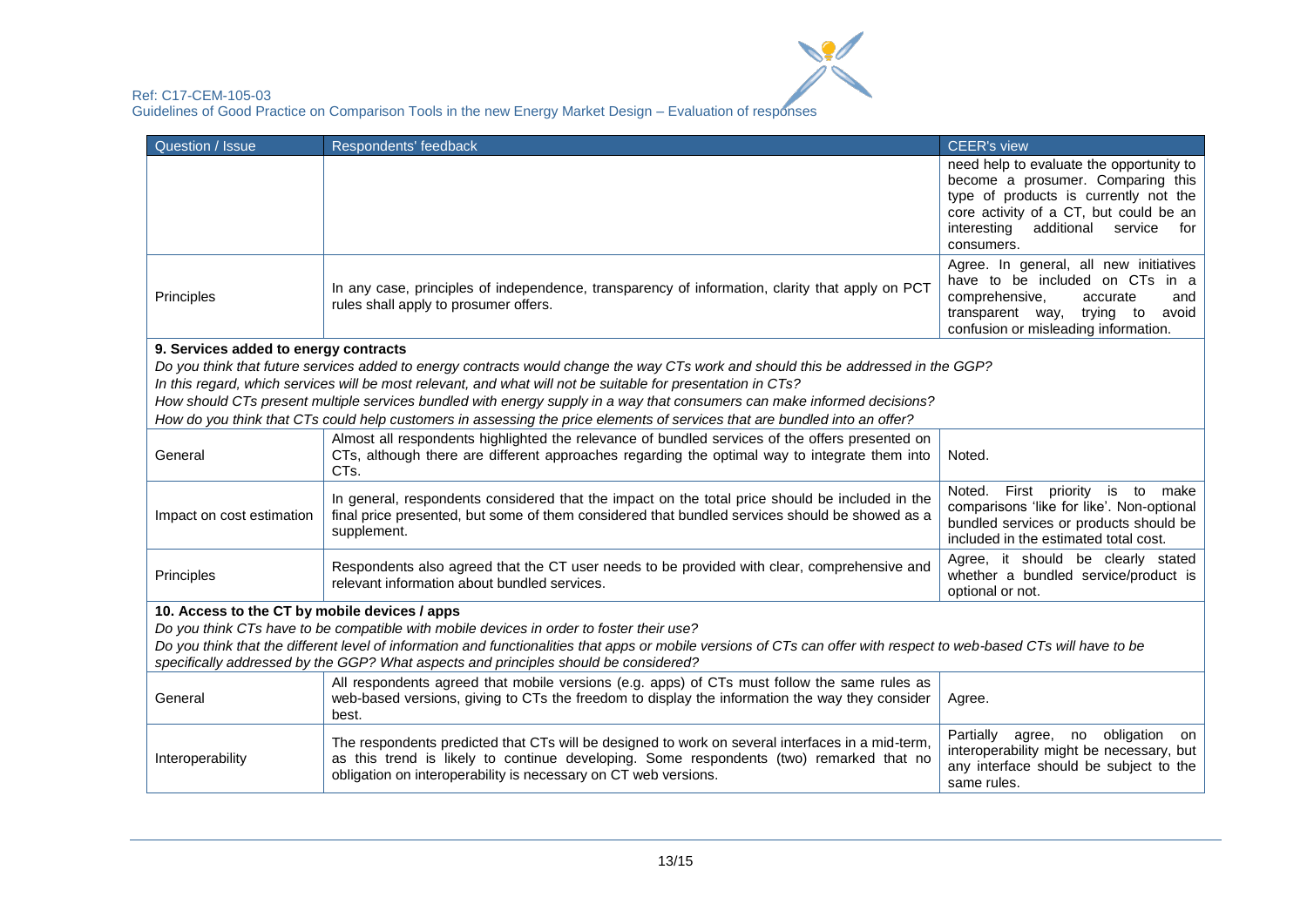

| Question / Issue                                                                                                                                                                                                                                                                                                                                                                                                                                                                                                                             | <b>CEER's view</b><br>Respondents' feedback                                                                                                                                                                                                                                                                                     |        |
|----------------------------------------------------------------------------------------------------------------------------------------------------------------------------------------------------------------------------------------------------------------------------------------------------------------------------------------------------------------------------------------------------------------------------------------------------------------------------------------------------------------------------------------------|---------------------------------------------------------------------------------------------------------------------------------------------------------------------------------------------------------------------------------------------------------------------------------------------------------------------------------|--------|
| 11. Collective switching                                                                                                                                                                                                                                                                                                                                                                                                                                                                                                                     |                                                                                                                                                                                                                                                                                                                                 |        |
|                                                                                                                                                                                                                                                                                                                                                                                                                                                                                                                                              | Are collective switching initiatives and CTs compatible? Or do you think they are competitors?                                                                                                                                                                                                                                  |        |
|                                                                                                                                                                                                                                                                                                                                                                                                                                                                                                                                              | Can we envisage a possible role of CTs in promoting consumers awareness of collective switching opportunities? Should a future GGP review include collective                                                                                                                                                                    |        |
| switching issues?                                                                                                                                                                                                                                                                                                                                                                                                                                                                                                                            |                                                                                                                                                                                                                                                                                                                                 |        |
|                                                                                                                                                                                                                                                                                                                                                                                                                                                                                                                                              | Most respondents expressed the opinion that collective switching initiatives and CTs are<br>compatible, though both pursue a different goal, meeting different needs of different categories<br>of customers.                                                                                                                   | Agree. |
| General                                                                                                                                                                                                                                                                                                                                                                                                                                                                                                                                      | Other respondents' opinion was, on the contrary, that collective switching offers should not be<br>compared in CTs, because they are to be considered as separate products from a suppliers'<br>perspective, or because of the large variety of different models that might lead to a loss of clarity<br>and comprehensibility. | Noted. |
| Many respondents considered that including collective switching offers, which are defined in<br>price and all relevant features, in a comparison list offered by a CT could help interested<br>customers in verifying whether other, more-suitable offers are available for them. If collective<br>Neutrality<br>Agree.<br>switching offers are included in a CT, they should however be displayed in the same way as<br>individual offers in order to ensure neutrality of information; thus, the same GGP<br>recommendations should apply. |                                                                                                                                                                                                                                                                                                                                 |        |
| Some respondents addressed the issue of collective switching offers that may be operated by<br>CTs, with one respondent suggesting that CTs that display collective switching offers should be<br>Transparency<br>Agree.<br>required to specify whether they are a partner of the bid and whether they gain revenues based<br>on the number of subscriptions.                                                                                                                                                                                |                                                                                                                                                                                                                                                                                                                                 |        |
|                                                                                                                                                                                                                                                                                                                                                                                                                                                                                                                                              | 12. CTs providing overview of different CTs (meta-CTs)                                                                                                                                                                                                                                                                          |        |
| Do you think that web services comparing the results of different CTs will be developed in the energy sector? What specific recommendations will they require from a<br>customer perspective?                                                                                                                                                                                                                                                                                                                                                |                                                                                                                                                                                                                                                                                                                                 |        |
| General                                                                                                                                                                                                                                                                                                                                                                                                                                                                                                                                      | Most respondents are of the opinion that the development of meta-CTs should be expected in<br>the future, in markets where multiple significant CTs are running, as they might provide a wider<br>overview of the market compared to single CTs.                                                                                | Noted. |
| Reliability                                                                                                                                                                                                                                                                                                                                                                                                                                                                                                                                  | One respondent focused on the issue that since different CTs may run on the basis of different<br>assumptions, calculations or information, then the comparison of the different results, made by a<br>meta-CT, would not be reliable.                                                                                          | Noted. |
| Principles                                                                                                                                                                                                                                                                                                                                                                                                                                                                                                                                   | It is a shared opinion that where those tools will develop, the same recommendations should<br>also apply to these kind of CTs.                                                                                                                                                                                                 | Agree. |

 $\frac{1}{2}$